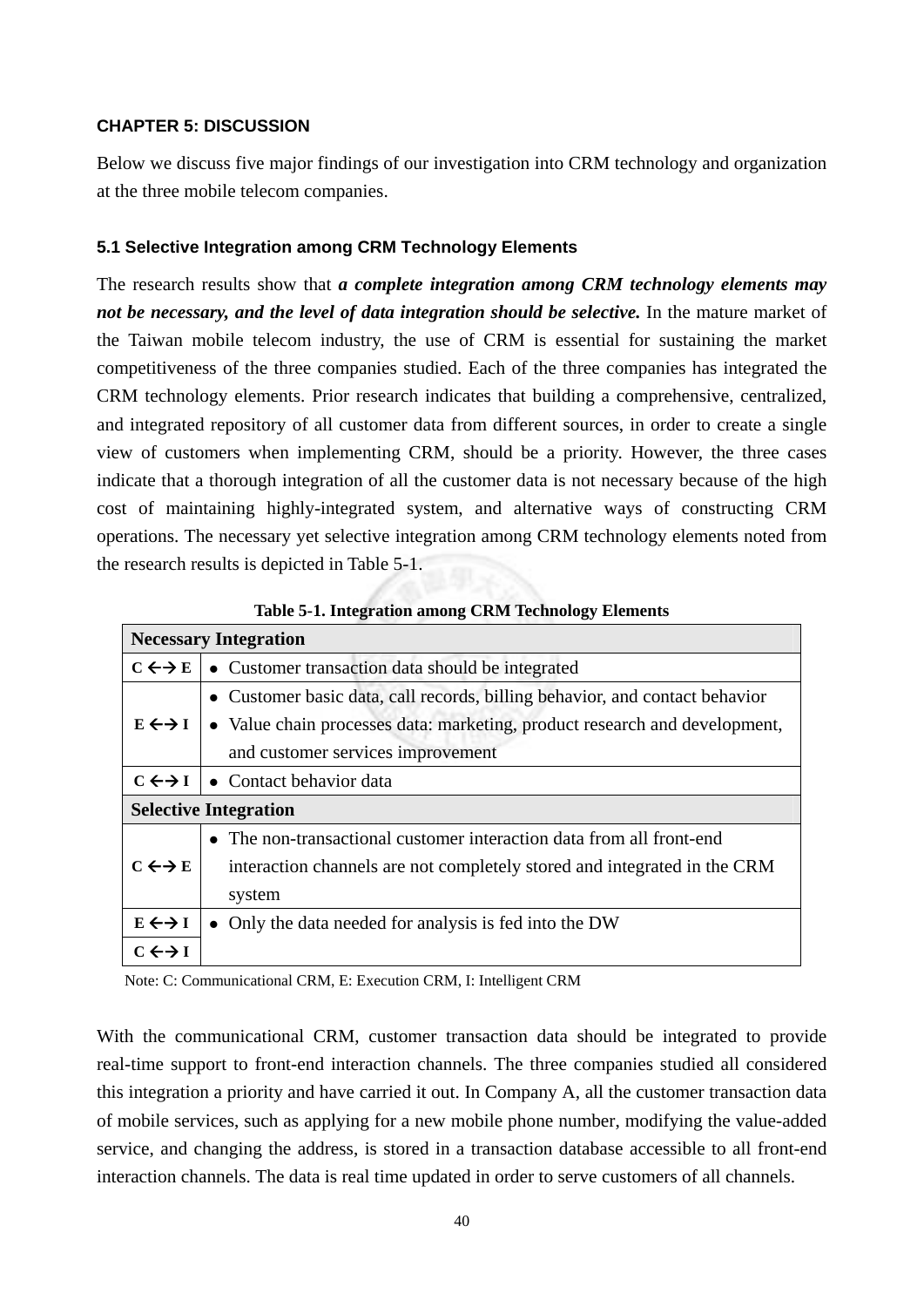With the execution CRM, four types of data are fed into the data warehouse – customer basic data, call record, billing record, and contact record. Call records facilitate discovery of patterns in the calling behavior of customers. Billing behavior includes the amount of money of the bill, how customers pay the bill, and the credit level of customers. Contact behavior data includes all the data related to interacting with customers, including applying for a new value-added service through the call center, selling products to customers through outbound calls, customer responses to marketing campaigns, and complaints or inquiries from customers.

However, non-transactional customer interaction data, such as the reason for a customer's inbound call, the number of times a customer calls, customer inquiries, complaints, and suggestions, is not completely integrated with other CRM systems. Only when the call center interaction involves the modification to transaction data, such as applying for a new value-added service, will the shops detect the modification of the transaction data. The web click stream generated at the e-counter and the telephone keypad behavior during the interaction with call center is not stored either. Company A doesn't completely capture and integrate non-transactional interaction data because the different kinds of interaction data, with their different data formats, are difficult to completely capture and integrate. Moreover, the benefits of integrating such data are uncertain. When providing services to customers, complete transaction data support is more important than non-transactional interaction data. Therefore, Company A emphasizes capturing and analyzing the interaction records from call center to make improvements on service quality.

With the intelligence CRM, the three telecom companies emphasized that only the data needed for analysis is fed into the DW. The data warehouse needs not to integrate all the operational data sources and contain all the historical data relevant to customers. There are numerous operational data sources, each of them accumulating huge amounts of historical data. Feeding all that data into the DW would waste the resources of DW and make the maintenance of DW more difficult.

Company B only retains the call record for a specific time period, and call record data it considers important, such as average calling time each month, in the DW. Data from important transactions, such as applying for a new service, must be fed into the DW, but data on certain detailed behaviors of service use, such as the Internet access behavior of customers by GPRS, will not be stored in the DW, because the marketing department does not analyze this kind of data. Continuously planning and modifying the data sources of the DW based on user analysis requirements is more critical than feeding all the data into the DW.

This finding is consistent with the view of Davenport, Harris, and Kohli (2001). Davenport et al. (2001) argued that customer data should not all be stored in one physically or virtually integrated repository because it is impractical. For example, it is difficult to integrate the many diverse formats of customer information, and to maintain such a complex repository. They suggest that firms integrate a given data type, such as transaction data, as much as possible, and ensure that each customer has a unique identifier so that data about that customer can be easily located.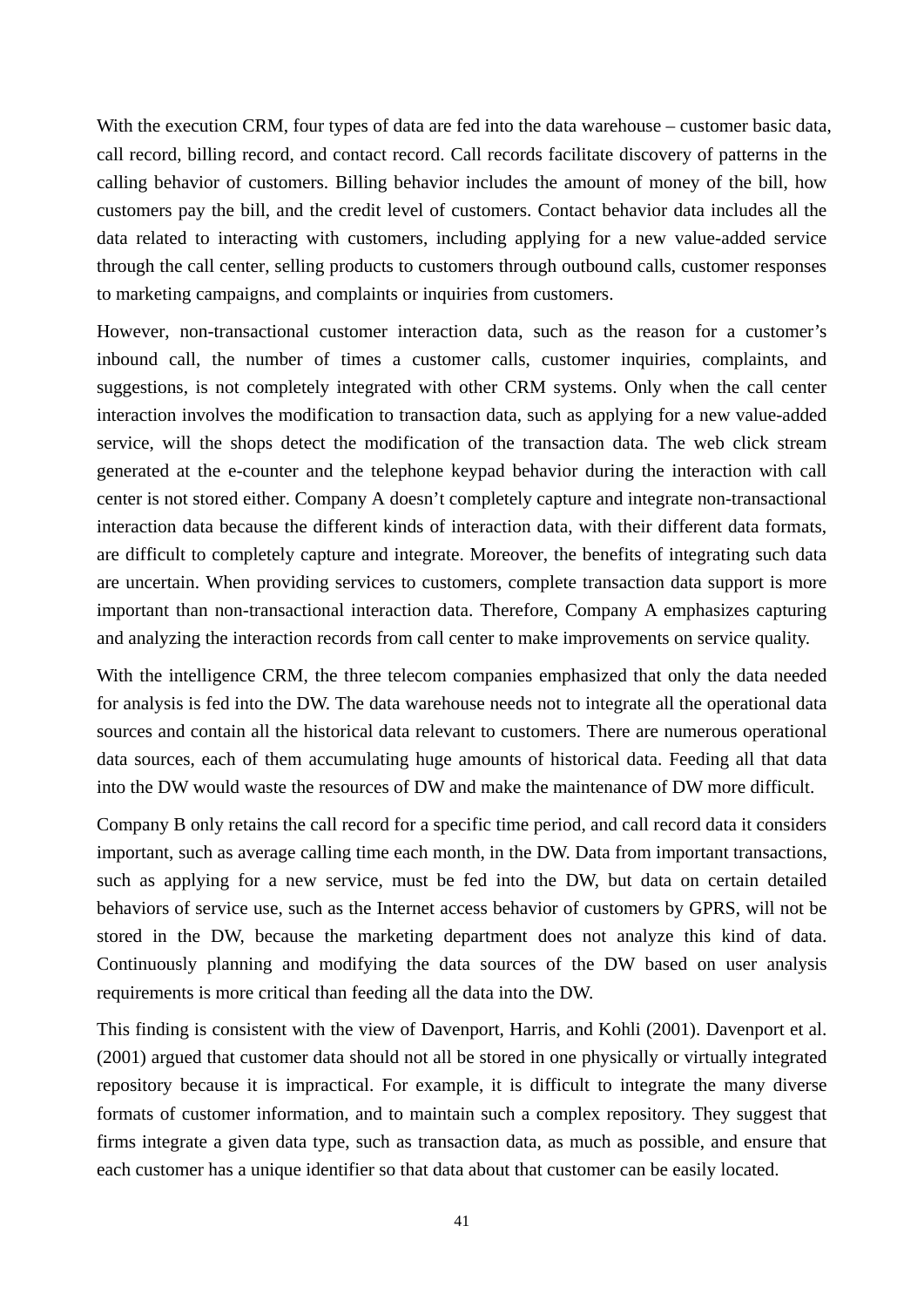#### **5.2 Selective Accessibility to Customer Information**

One of the reasons for integration is to build full accessibility for users to serve customers. This assumes that the higher the employee accessibility to customer information, the greater will be the integration of CRM technology elements. If all employees can access all customer-related data, they will understand customers and serve them better. However, in the cases studied, the privacy issues and customer data protection is a major concern. Therefore, not all the customer data is accessible to all employees. They are only permitted to access customer data which is needed for their business operations.

For instance, marketing people in Company C cannot directly access raw data of customers, including detailed call records, customer phone numbers, and customer addresses, because of privacy concerns. Instead, when a user needs to perform data analysis, the user makes a request, and IT department will generate the results of the analysis and return them to the user. While Company A only releases data from the DW to authorized employees, each department has its own employees who are authorized to directly access the DW, or help other employees to obtain the results of analysis, or request the IT department to perform an analysis.

#### **5.3 Creating Better Customer Information Circulation through Organizational Mechanisms**

The key to integration among CRM technology elements is enabling smooth information flow among communicational, execution, and intelligent CRM. Based on the research results, we founded that *a certain level of critical information integration can be achieved by organizational mechanisms. Better information integration doesn't necessarily rely on IT, but really depends on organizational customer-oriented thinking. CRM information integration cannot be achieved only by means of IT.* 

For example, the back-end departments of Company B obtain customer information from the call center through organizational mechanisms, such as daily reports fed back from the call center, or regular cross-functional discussion of critical issues raised by the call center, to use the information from customers to improve value-generation processes. If there is no organizational thinking on sharing customer information or on cross-functional cooperation, there will be no link between front-line and internal operations.

#### **5.4 Taking "Human Data" Seriously**

The three companies studied all *emphasize the importance of human data*, or non-transactional customer information, such as requests, inquiries, suggestions, and complaints. For example, Company C conducts a focus group to contact customers and gather opinions from them when launching new products. Company A has a customer opinion processing system which records the customer opinions from internal or external channels, such as the call center, email, the headquarters' mailbox, and the DGT (Directorate General of Telecommunications). Customer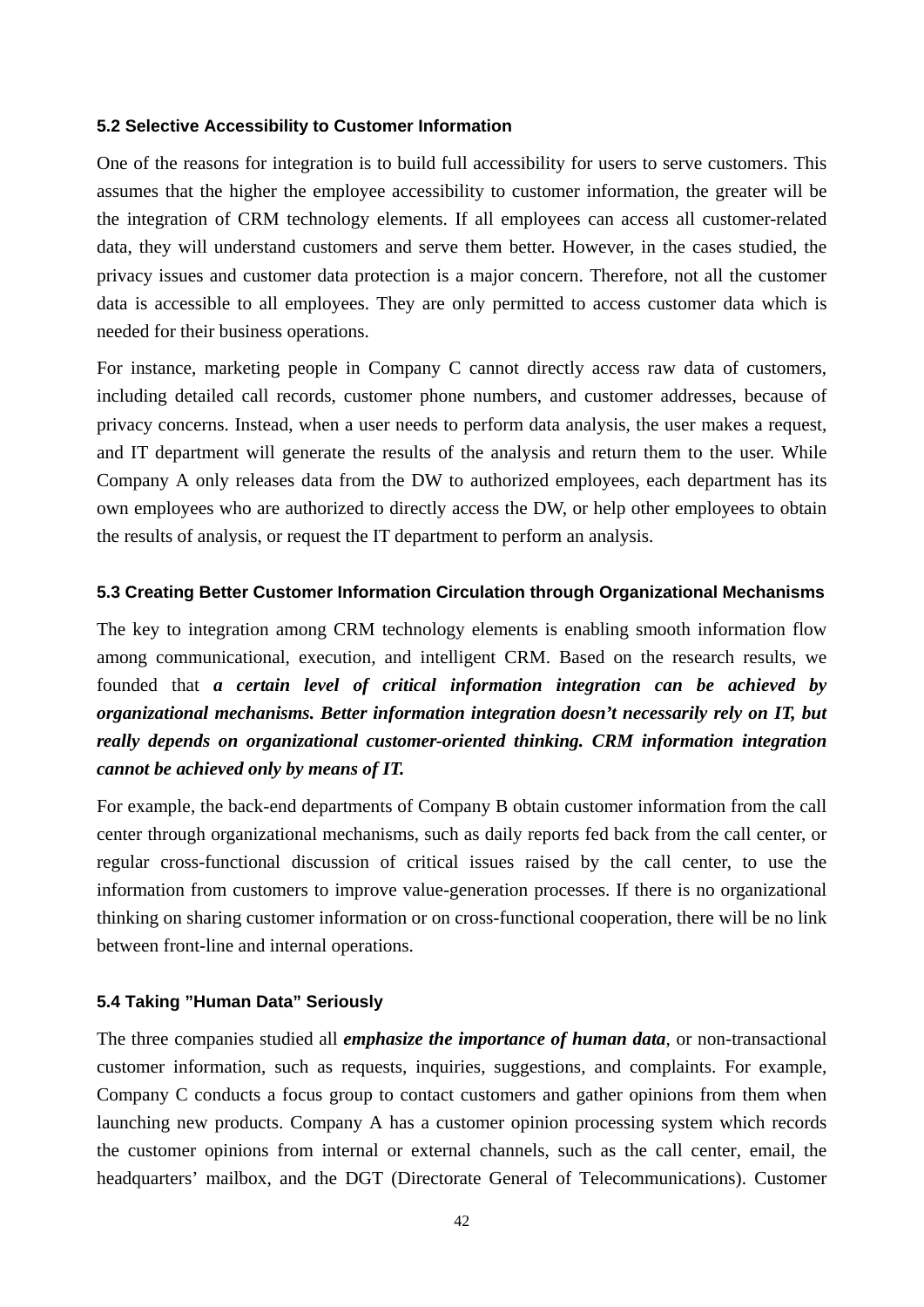opinions will be distributed to appropriate departments and be handled within a specified time. Company A holds regular cross-departmental meetings to discuss critical issues raised by customers, and makes improvements to products and services based on customer opinion.

This finding has also been noted in other research. Stringfellow, Nie, and Bowen (2004) indicate that regarding CRM practices, many companies emphasize tracking customer transaction data while neglecting to understand the deep-seated needs of customers. Stringfellow et al. (2004) argue that this lack of insight into customer emotional needs is the reason why CRM rarely realizes its full potential. With this failing in mind, Davenport et al. (2001) stressed the importance of tacit "human knowledge" about customers.

# **5.5 When CRM Technology Components (Hard Infrastructure) Has Become a Commodity, Organizations Differentiate Themselves through Different Designs of Aligned Organizational Resources (Soft Infrastructure)**

The mobile telecommunication service today is faced with a saturated market with full competition. After several years of merging and acquisition among six companies, only three companies remain, and they maintain an equal market share. The research results reveal that the three companies have all established a similar IT platform and mechanism to support customer relationship management strategies. They have all built call centers to serve their customers, and the call centers are linked well with back-office processes, with information well captured by the data warehouse. Furthermore, the three companies all have established their data warehouses for more than six years. They have used similar tools, such as OLAP and data mining, to do the analysis, and they have utilized the analysis results to support the value chain processes, such as marketing, product research and development, and customer service improvement. The integrated CRM technology platform has become an industry commodity, and everyone is capable of acquiring a similar platform with integrated communication, execution, and intelligence. However, the three companies are different in strategies of achieving benefits.

We observe that the three firms focus on developing different company assets, such as branding, service quality, and variable-rate plans to acquire and retain customers. As described in Table 5-2, Company A chose to leverage its enterprise resources, such as its more than twenty-year-old brand image, its large customer base with long-time relationships, and its big pool of enterprise human resources to attract and retain customers. Company B chose to focus on providing the best service quality and the most satisfied products to retain and attract customers. Company C, meanwhile, chose to differentiate itself with quick and trendy products and value-added services to attract young mobile users. The different strategies have affected their target customer segment, product strategies, and channel strategies (described in Table 5-2). Company A's target customer segment is popular market, and its product strategy is leveraging other telecom services to invent a variety of telecom service packages to attract all consumers. Regarding mobile phone products,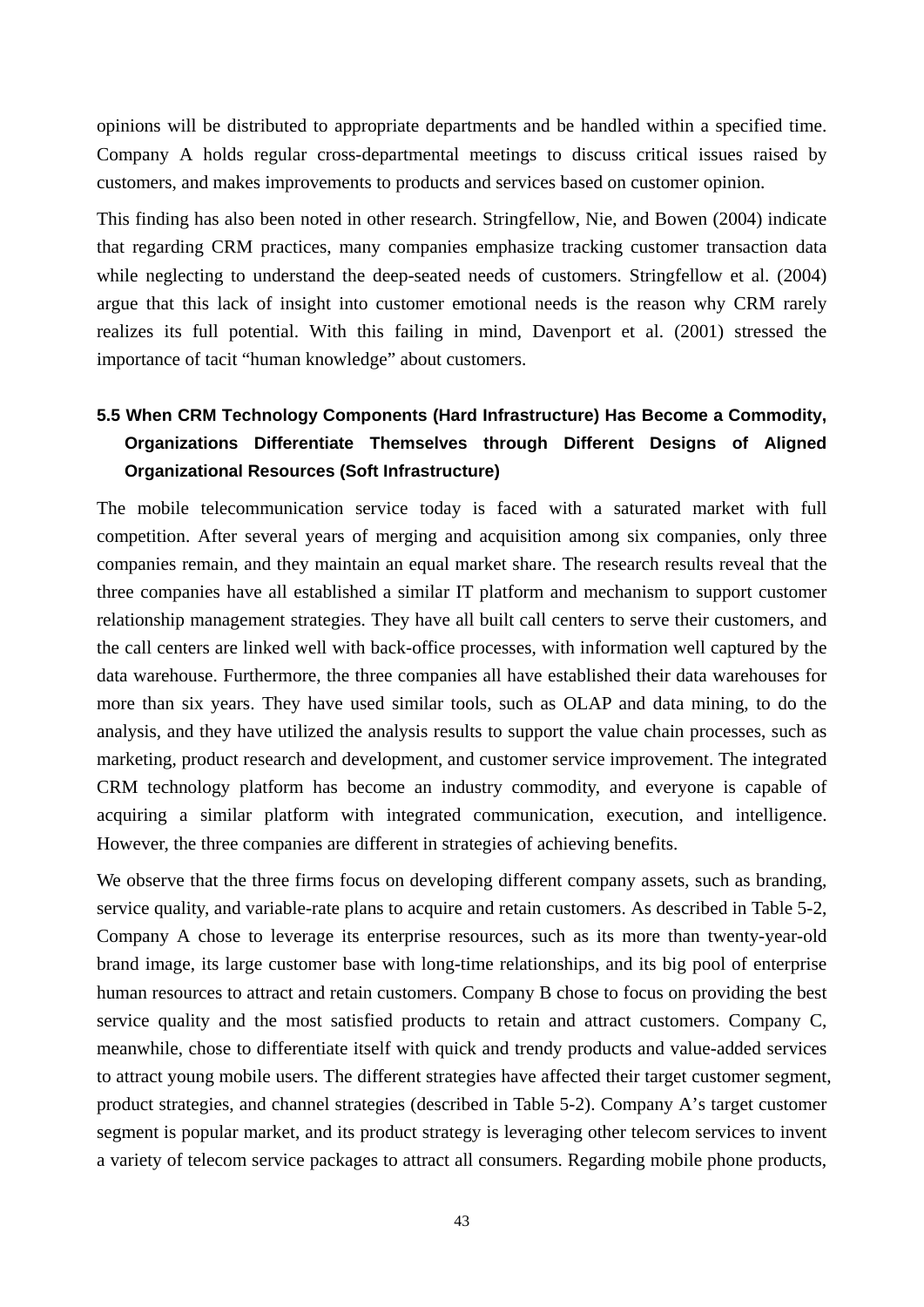about 60% of their mobile phones are at a low price. The target customer segment of Company B is fashionable men and women. Its product strategy is the aggressive promotion of new rate plans which are designed according to customer requirements to acquire customers whose requirements are satisfied. About 60% of the mobile phones sold by Company B are at medium and high prices. Company C targets customers who are young and trendy. Its product strategy is getting ahead of competitors in developing various value-added services to enhance customer usage. About 60% of its mobile phone products are at a medium and low price. Regarding the channel strategy, company A leverages the enterprise resources which contain 27 branch offices and 278 service centers to sell all telecom products to provide customers one-stop shopping services. Company B in the past focused on operating direct shops and franchise stores. At present its channel strategy focuses on stable expansion of direct shops and strengthening the relationship with distributors. Company C and company B have similar number of direct shops and franchise stores. Company C strengthens its channel power by acquiring a mobile phone distributor to gain 260 retail stores of that company.

The different strategies have affected their organizational design in data analysis, data interpretation, decision-making, and customer-oriented thinking. Consequently, they have all achieved different goals in the market competition. Company A stays on top in subscribers, Company B has increased its revenue growth from the third rank to the top in three years and has reduced the customer churn rate from 4.75% to 2.82%, while Company C remains top on generating ARPU (Average Revenue Per User).

|                                          | <b>Company A</b>      | <b>Company B</b>        | <b>Company C</b> |  |
|------------------------------------------|-----------------------|-------------------------|------------------|--|
| <b>Market Performance</b>                |                       |                         |                  |  |
| <b>Mobile subscriber</b>                 | 1/1/1                 |                         |                  |  |
| <b>ranking</b> $(03/04/05)$              |                       | 2/2/3                   | 3/3/2            |  |
| <b>Mobile subscriber</b>                 |                       |                         |                  |  |
| growth rate                              | $-0.92\%$ , $-4.02\%$ | $-14.55\%$ , $-13.04\%$ | 46.49%, -6.62%   |  |
| $(03 \rightarrow 04, 04 \rightarrow 05)$ |                       |                         |                  |  |
| <b>Revenue ranking</b>                   | 1/1/1                 | 2/3/3                   | 3/2/2            |  |
| (03/04/05)                               |                       |                         |                  |  |
| <b>Revenue growth</b>                    |                       |                         |                  |  |
| rate                                     | 6.80%, 2.47%          | 4.80%, 3.95%            | 81.63%, 3.94%    |  |
| $(03\rightarrow 04, 04 \rightarrow 05)$  |                       |                         |                  |  |
| <b>ARPU</b> ranking                      |                       |                         |                  |  |
| (03/04/05)                               | 1/2/3                 | 3/3/2                   | 2/1/1            |  |
| <b>Churn Rate</b> $(04, 05)$             | 1.96%, 1.40%          | 4.75%, 2.82%            | 3.73%, 2.9%      |  |

**Table 5-2 Different Strategies for Achieving Market Performance**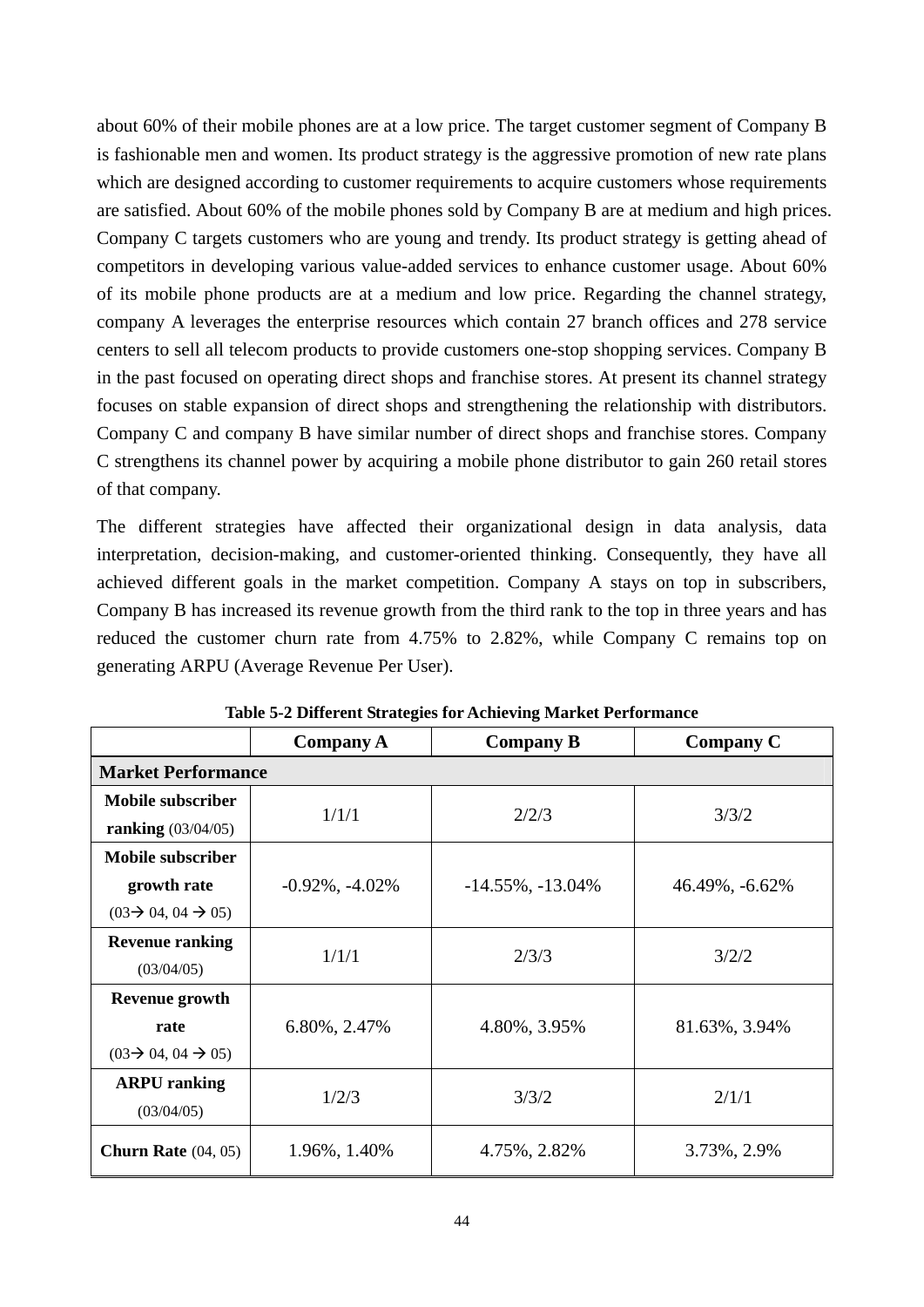|                       | • Call center         | • Call center             | • Call center           |
|-----------------------|-----------------------|---------------------------|-------------------------|
|                       | • Billing/Customer    | • Billing/Customer        | • Billing/Customer      |
| <b>CRMIT</b>          | transaction           | management system         | transaction processing  |
| <b>Infrastructure</b> | processing system     | /Campaign platform        | system/Campaign         |
|                       | • Data warehouse      | • Data warehouse          | management system       |
|                       |                       |                           | • Data warehouse        |
|                       | Leveraging enterprise | Caring for customer       | Quick and trendy        |
|                       | resources: large base | wholeheartedly:           | products and            |
| <b>Strategy Focus</b> | of employees and      | providing the most        | value-added services to |
|                       | customers, other      | satisfied products and    | attract young mobile    |
|                       | telecom services      | services to its customers | users                   |
| <b>Customer</b>       | Popular market        | Fashionable men and       | Young and trendy        |
| <b>Segment</b>        |                       | women                     |                         |
|                       | • Leveraging other    | • Aggressive rate plan    | • Take the lead in      |
|                       | telecom services to   | according to customer     | value-added services    |
|                       | invent a variety of   | requirements              | and continuously        |
| <b>Product</b>        | telecom service       | • Mobile phone: about     | develop a diversity of  |
|                       | packages              | 60% is at a medium        | value-added services    |
|                       | • Mobile phone:       | and high price            | • Mobile phone: about   |
|                       | about 60% is at a     |                           | 60% is at a medium      |
|                       | low price             |                           | and low price           |
|                       | • 27 branch offices   | • 30 direct shops and     | • 360 direct shops and  |
|                       | and 278 service       | 351 franchise stores      | franchise stores        |
|                       | centers               | • Distributors            | • Distributors          |
| <b>Channel</b>        | • Cooperation with    | • Stable expansion of     | • Acquired a mobile     |
|                       | mobile phone          | direct shops              | phone distributor and   |
|                       | distributor           | • Strengthen the          | gained 260 retail       |
|                       |                       | relationship with         | stores of that company  |
|                       |                       | distributors              |                         |

Note: 1. All the market performance data contains the merged companies.

2. The "mobile subscriber growth rate" and "revenue growth rate" of Company C are very high in 2004 because Company C merged a telecom company this year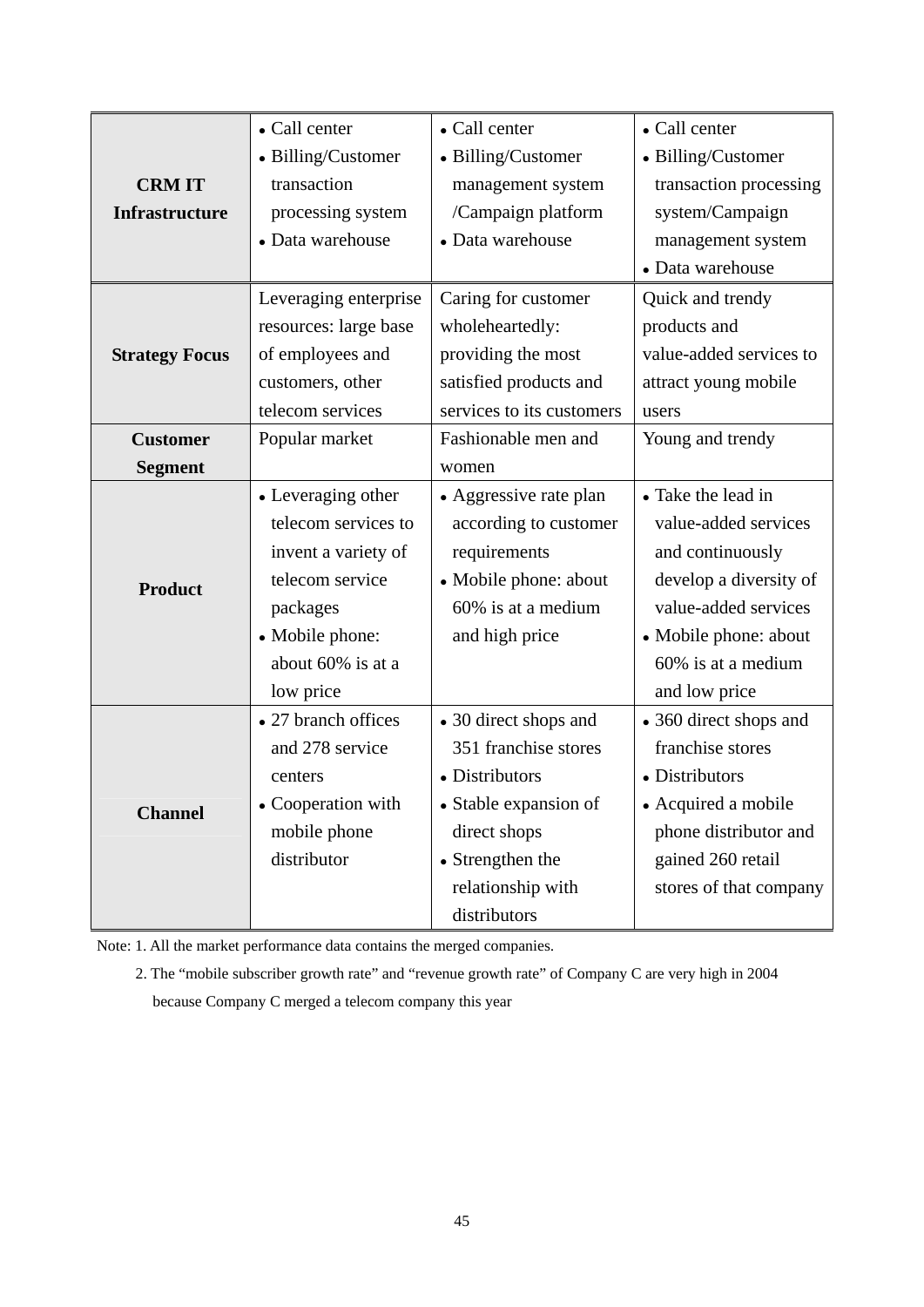# The lesson learned here: *when CRM integrated technology becomes a commodity in the industry, how the organizations design the aligned organizational components is the key to differentiation*.

Company A has just privatized from a government-own monopoly. Several years ago, the head office learned to leverage the large customer base of the enterprise, including customers of telephone, ADSL, and other telecom services. They also learned to implement marketing campaigns through a strong team of market arms—the large base of employees. The head office has developed many packages to bind the mobile service with other telecom services and to use the philosophy "everybody attracts ten" to expand the market. The promotion results are part of the indexes of employee performance measurements. The head office is strong on integrating and analyzing information and providing clear directions to local execution offices. The local offices follow the direction with strong teamwork, and they work closely across the nation to share experience and to modify actions in implementing the marketing tasks.

Company B designed delicate and caring service flow for customers at all contact points. Customer problems that cannot be solved by front-end channels are recorded, assigned to appropriate back-end departments, and traced for follow-up processes. The company analyzes the customer waiting time in shops, the response time of inbound calls, the reasons for customer inbound calls, the questions that customers frequently ask, and customer satisfaction rate. According to these analysis results, Company B makes quick improvements on service quality and productivity. The customer opnions from internal and external channels, such as the call center, e-mail, the mailbox, and the Directorate General of Telecommunications (DGT), are gathered for improving the service processes or other value-generation processes. Regular cross-departmental meetings are held to discuss critical issues and make improvements. According to different degrees of customers' contribution to Company B, customers are served by different service representatives with different approaches. Immediate response and effective service are monitored and enhanced continuously.

Company C aims at young and heavy users. They provide various packages bundling trendy mobile phones with different pricing. They have built a quick and effective product line that enhances customer usage. Through analyzing the demands of different customers' lifestyles, Company C designs optional rate plans and value-added services to attract customers who care for value-added mobile functions and enjoy mobile socializing. Company C invests resources in heavy users to tighten the relationship. For medium users, the strategy is to enhance the amount of usage through marketing campaigns and to turn these customers into heavy users. As for low-usage customers, Company C only provides basic services. Business managers are experienced in sensing the market needs and sourcing and aligning with value-added providers. Employees of Company C are clear about the strategy and maintain a "young" atmosphere in the organization.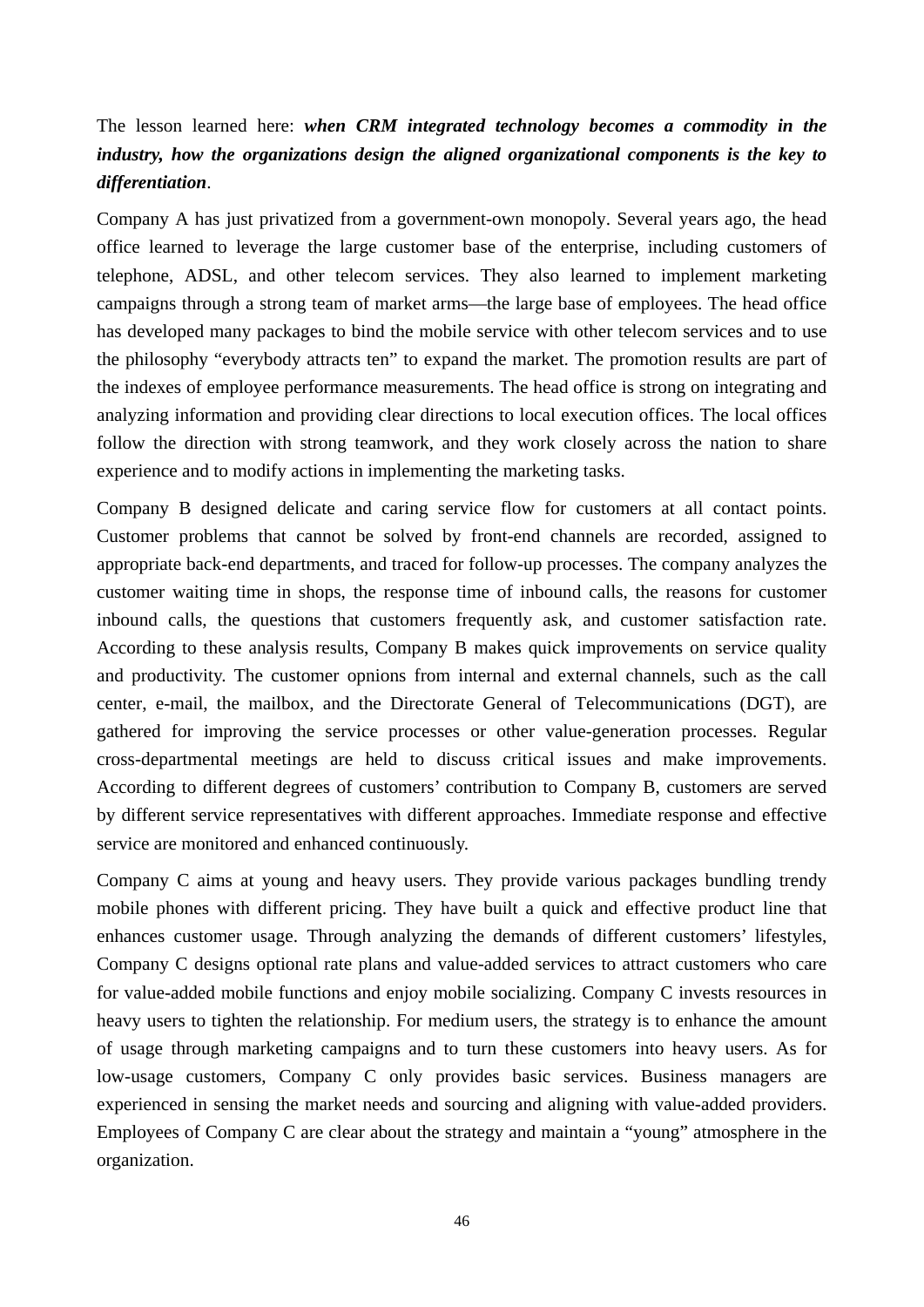The three cases demonstrate that today the CRM system has become a competition-sustained infrastructure in the industry, and the soft infrastructure of CRM—organizational resources, such as structure, process, culture, and capability—are dynamically aligned with the company strategy to achieve optimal benefits (described in Table 5-3). Studies have suggested that when IT becomes a commodity, the business process should be continuously integrated and improved according to the organizational elements to create new value (Smith and Fingar, 2003). This continuous effort was also noted in the three cases presented here.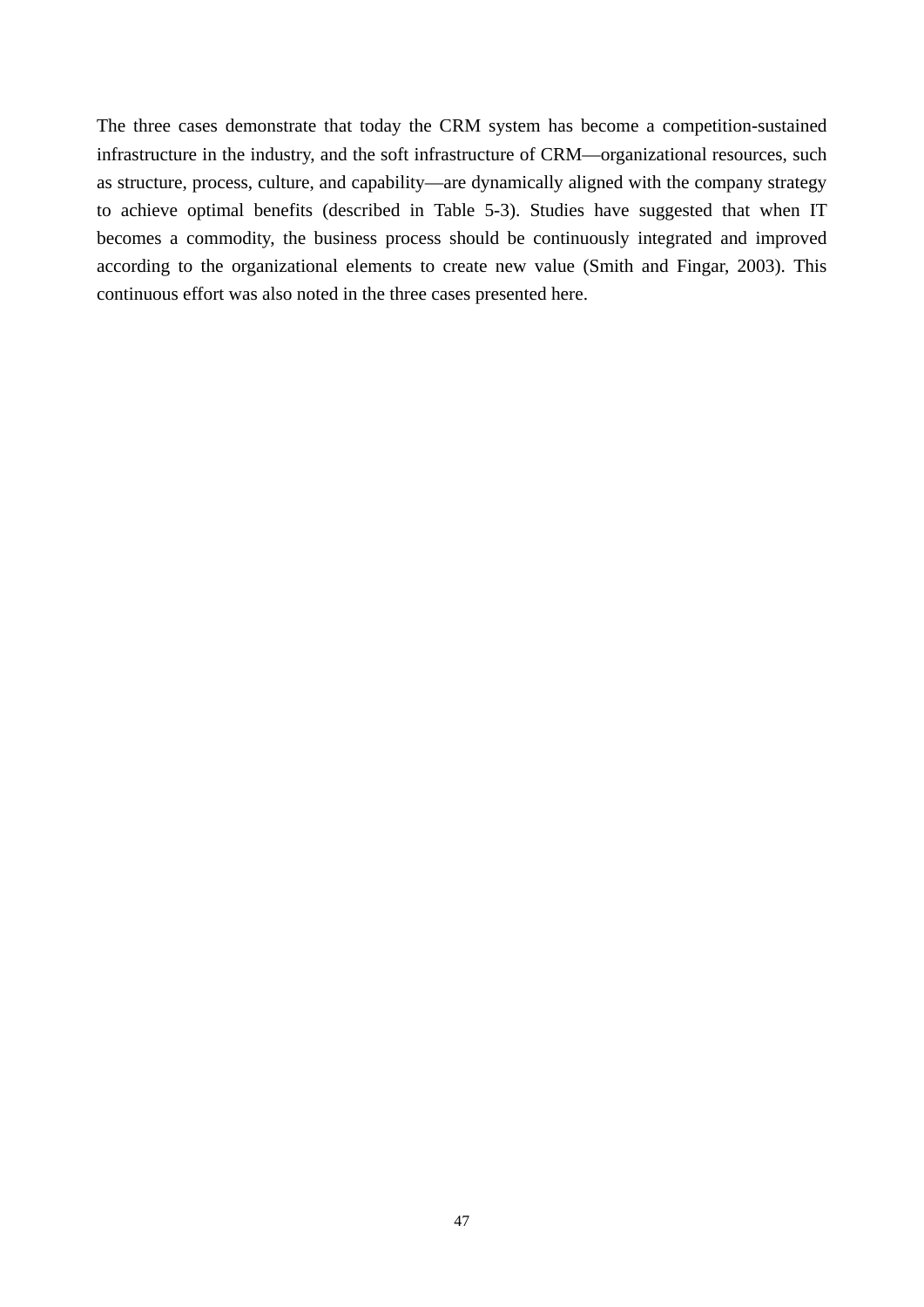|                                 | <b>Company A</b>                                                                                                                                                                                                                                                                                                                                              | <b>Company B</b>                                                                                                                                                                                                                                                                                                | <b>Company C</b>                                                                                                                                                                                                                                                                                                   |
|---------------------------------|---------------------------------------------------------------------------------------------------------------------------------------------------------------------------------------------------------------------------------------------------------------------------------------------------------------------------------------------------------------|-----------------------------------------------------------------------------------------------------------------------------------------------------------------------------------------------------------------------------------------------------------------------------------------------------------------|--------------------------------------------------------------------------------------------------------------------------------------------------------------------------------------------------------------------------------------------------------------------------------------------------------------------|
| <b>Strategy</b><br><b>Focus</b> | Leveraging enterprise resources: large base of<br>employees and customers, other telecom<br>services                                                                                                                                                                                                                                                          | Caring for customer wholeheartedly:<br>providing the most satisfied products and<br>services to its customers                                                                                                                                                                                                   | Quick and trendy products and<br>value-added services to attract<br>young mobile users                                                                                                                                                                                                                             |
| <b>Structure</b>                | • Head office consolidates resources,<br>coordinates business groups, integrates and<br>analyzes information, and provides<br>directions<br>• Local offices follow the direction and<br>execute with strong teamwork                                                                                                                                          | • Organizing employees around CRM<br>processes: acquisition and retention<br>division<br>• The product division and retention<br>division share responsibilities of product<br>performance                                                                                                                      | • Customer satisfaction is a<br>parameter of the annual bonus<br>calculation - encouraging<br>employees to become more<br>customer-centric                                                                                                                                                                         |
| <b>Processes</b>                | • Customer acquisition:<br>$\triangle$ Leveraging other telecom services to<br>invent a variety of telecom service<br>packages<br>↑ Leveraging large base of enterprise<br>employees to acquire new customers<br>* Leveraging large base of enterprise<br>customers to do cross selling<br>* Leveraging enterprise channels to serve<br>and acquire customers | • Customer retention:<br>$\div$ Trying to manage the entire customer life<br>cycle by taking care of customers<br>according to the relationship status<br>« Immediate response and effective service<br>are emphasized and enhanced<br>continuously<br>• Develop products according to customer<br>requirements | • Customer usage enhancement:<br>↑ Quick and effective product<br>lines<br>$\triangle$ Aggressive and frequent<br>marketing campaigns<br>$\triangle$ Cross-selling/Up-selling:<br>promoting complementary or<br>upgrading value-added services<br>to customers<br>• Investing the most resources in<br>heavy users |

## **Table 5-3 The Organizational Resources are Aligned With the Company Strategy**